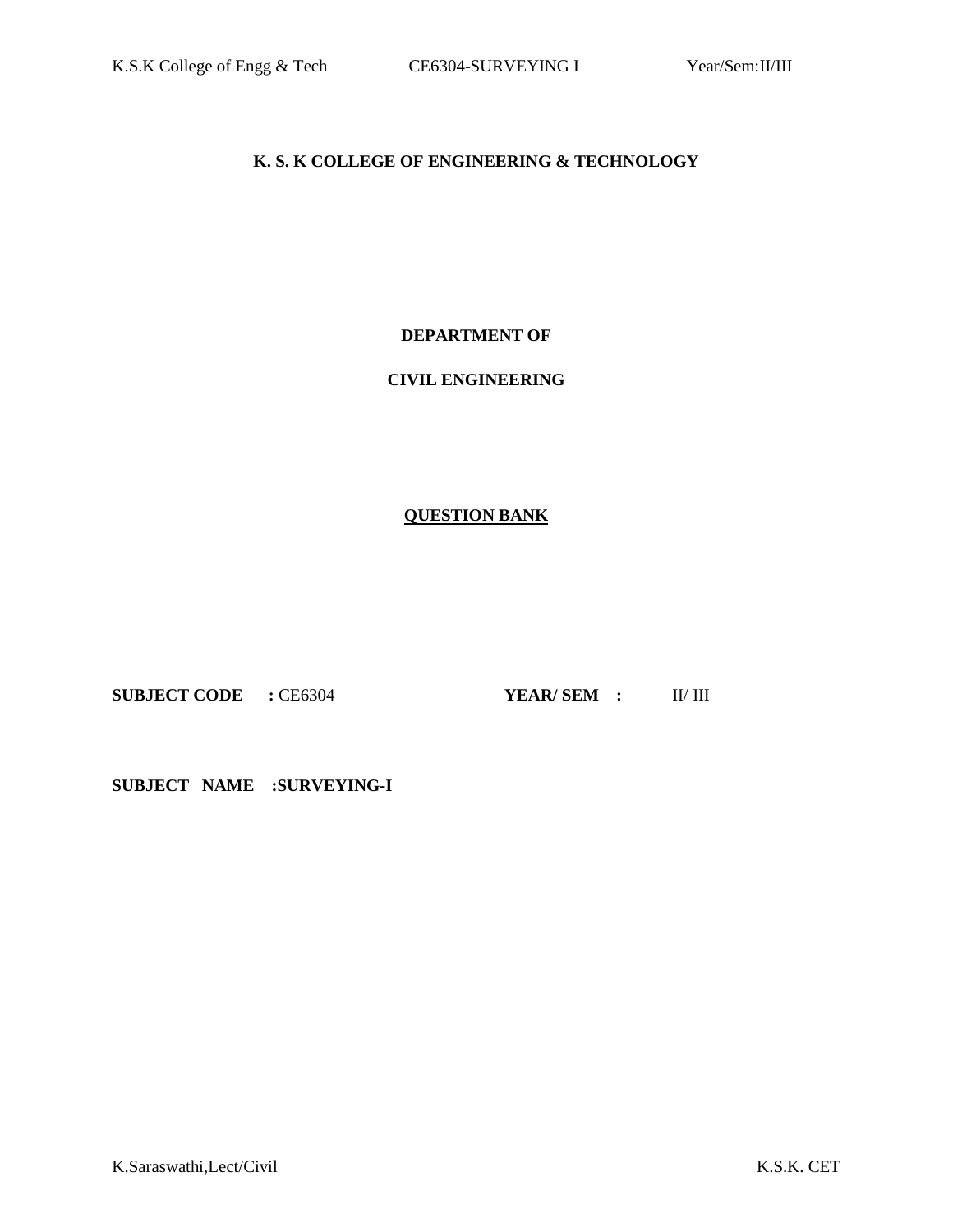#### **K.S.K COLLEGE OF ENGINEERING AND TECHNOLOGY**

#### **DEPARTMENT OF CIVIL ENGINEERING**

#### **Question Bank**

Subject Name: CE6304 – SURVEYING-I Year/Sem : II/III

## **UNIT I**-**INDRODUCTION AND CHAIN SURVEYING PART-A**

- 1. Define Surveying. What are the fundamental principles of surveying?
- 2. What is the object or purpose of surveying?
- 3. Name the different ways of classification of surveys.
- 4. Differentiate between plane and geodetic surveying.
- 5.Classify surveying based on the equipments
- 6.Explain the constructions of a diagonal scale.
- 7. Define chain surveying. What is the fundamental principle of chain surveying?
- 8. What is a well-conditioned triangle? What is its specific advantage?.
- 9. What are the operations involved in chain survey?
- 10. What are the instruments required for a chain survey?
- 11. Write the different types of Chain.
- 12. Differentiate between Gunter's chain and Engineer's Chain
- 13. Define: (a).Main stations. (b). Subsidiary stations (c). Tie stations
- 14.Distinguish between a check line and a tie line.
- 15. What are the instruments used for setting out right angles to a chain line
- 16. What are offsets? Classify them.
- 17. What is the use of a line Ranger? 18. What are the stages of fieldwork in chain Surveying?
- 18.What are.the steps involved in chain survey?
- 19. What are the different.tape corrections?
- 20. What are the errors in chaining?
- 21. What are the different sources of errors in chain surveying?
- 22. Enumerate the instruments used for measurement of lengths of survey lines.

## **Part B**

1.Explain the principles of surveying? With a simple sketch state the construction and use of a  $\csc$  staff (16)

| 2.a. Explain the different method of ranging with neat sketch.                               | (8)  |
|----------------------------------------------------------------------------------------------|------|
| b. What are the accessories for a chain survey? Explain the functions of each.               | (8)  |
| 3. How chain can be done on an uneven ground or sloping ground? Point out the advantages and |      |
| disadvantages of this method.                                                                | (16) |
|                                                                                              |      |

- 4.Explain different corrections that can be applied to chain or tape. (16)
- 5.Explain in details how a chain traversing can be done. (16)

6.The distance between two points measured with a Gunter's chain was found to be 7500 links. The same distance was measured with an Engineers chain and was found to be 4930 feet. If the Gunter's chain was 0.25 Link too short, what was error in engineer's chain? (16)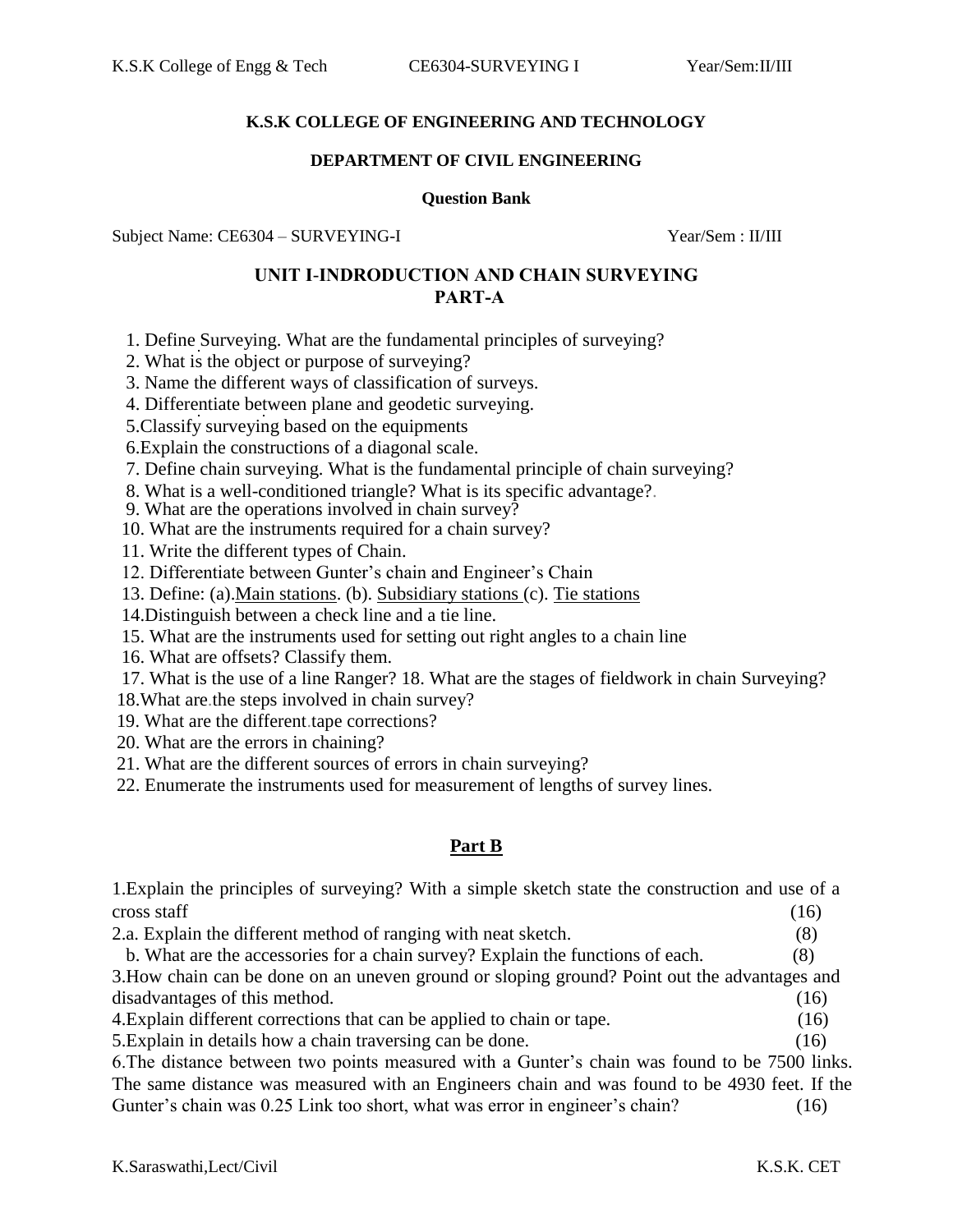7.A chain was tested before starting a survey and was found to be exactly 20m and 20cm. The area of the plan drawn to a scale 8cm to 1cm was 220sq.cm. Find the true area of the field. (16) 8.A 30m chain was found to be 0.1m too long after chaining 2400m. If the chain was correct before commencement of the work, find the true distance. (16) 9.A 30m steel tape was standardized on the flat and was found to be exactly 3mm under no pull at 66°F. It was used in catenary to measure a base of 5 bays the temperature during the measurement was 92°F and the pull exerted during the measurement was 10kg. The area of the cross section of the tape was 0.08 sq.cm and the specific weights of steel is 7.86 g/cc. A = 0.0000063 per 1 F and  $e = 2.109 \times 10 \text{ kg/sq.cm}$ . Find the true length of the line. (16) 10. A steel exactly 30m long at 18°C when supported throughout its length under a pull of 8 kg, A line was measured with a tape under a pull of 12 kg and found to be 1602 m. the mean temperature during the measurement was 26 C. Assuming the tape to be supported at every 30m, calculate the length of the line, given that cross sectional area of the tape is 0.04 sq.cm, the weight of 1 cc = 0.0077 kg, the coefficient of expansion = 0.000012 per 1 C, and the modulus of elasticity = 2.1 x 10 kg / sq.cm (16)

## **UNIT II-COMPASS SURVEYING AND PLANE TABLE SURVEYING PART-B**

1. Define: Compass surveying. What are the objects of compass surveying?

2. Write the names of the instruments used in chain surveying.

3.Define: (a). True meridian and bearing.

4. What do you understand by Whole circle bearing and quadrantal bearing of a line?

5. Convert the whole circle bearing into reduced bearing:  $50^{0}$ ,  $176^{0}$ ,  $210^{0}$ ,  $232^{0}$ ,  $150^{0}$ ,  $76^{0}$ ,  $310^{0}$  $242^\circ$ 

6.Differentiate between Prismatic compass and Surveyor's compass with reference to reading and tripod

7. The fore bearing of a line PQ is N  $28<sup>0</sup>$  W. What is its back bearing?

8. Define: Fore and Back bearing

9. Define: 1 see and back bearing  $9.55^{\circ}$  and  $155^{\circ}$  25'20". Identify the back bearing of the line AB in quadrantal system.

10.Define and distinguish between magnetic dip and magnetic declination. 11. The magnetic bearing of a line is  $48^{\circ}24'$ . Calculate the true bearing

11. The magnetic bearing of a line is  $S$  28<sup>0</sup>30' E. Calculate the true bearing if the magnetic declinations are  $5^0$ 38' East and  $5^0$  38' West.

12.What is local attraction? What are the sources of local attractions?

13. Distinguish between closed traverse and open traverse

14. What is plane table surveying? When is it preferred? Write its principle.

15.Name four methods of plane surveying.

16. When a three- point problem resorted to in plane table surveying?

17.State the First and second Lehman's rule.

18. What are the Advantages of plane table surveying?

19. some of the errors in plane tabling.

## **Part – B**

- 1. Explain with neat sketches the different types of compasses. (16)
- 2. Differentiate prismatic and surveyor compass. (16)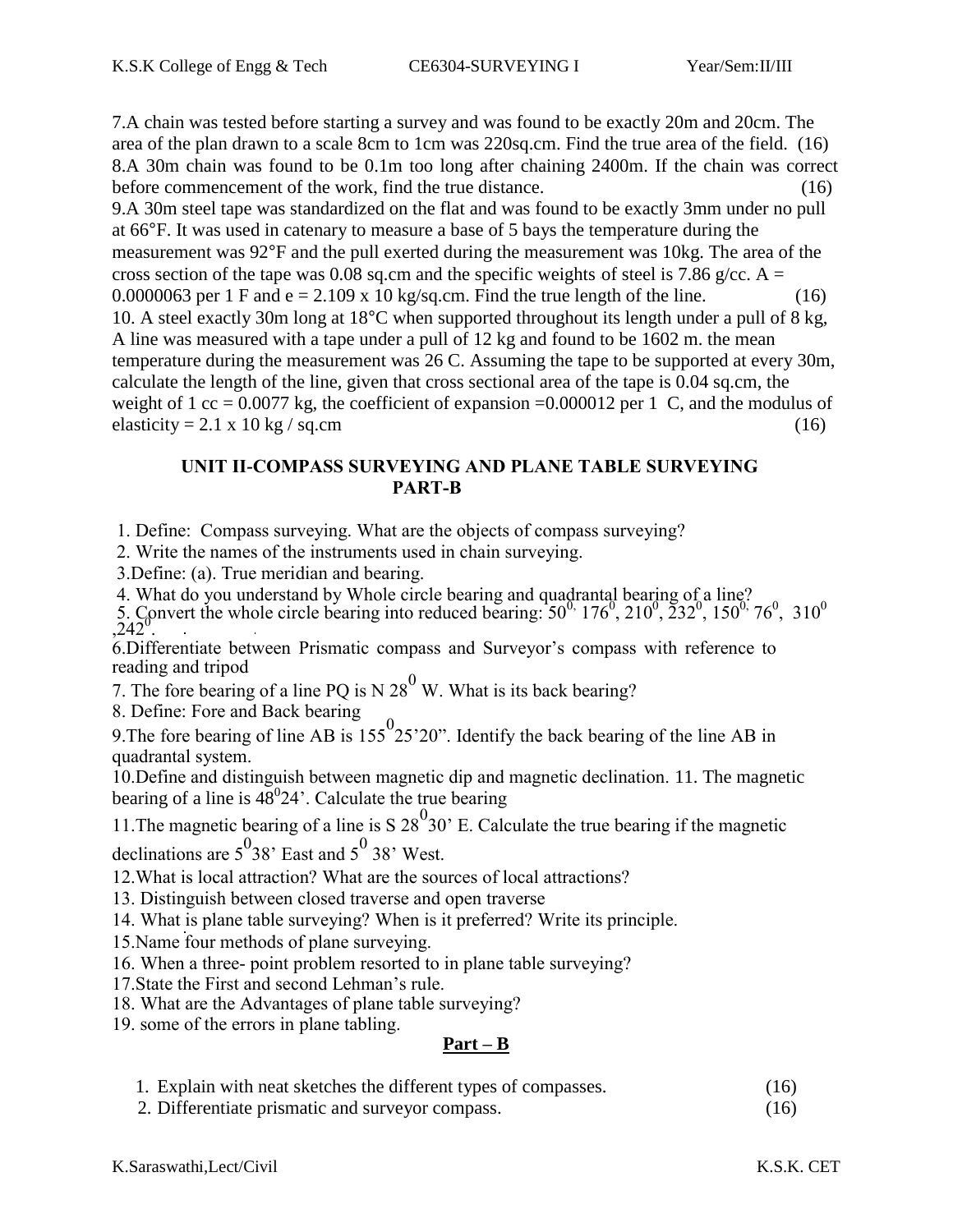3. How closing error can be adjusted by using graphical method? (16)

| 4. Examine the following notes on a compass survey for local attraction. Determine correct |                          |                  |  |  |
|--------------------------------------------------------------------------------------------|--------------------------|------------------|--|--|
| bearings. Also determine the included angles at A,B,C,D and E.                             | 16)                      |                  |  |  |
| <b>Station</b>                                                                             | FB                       | <b>BB</b>        |  |  |
|                                                                                            | $S10^{\circ}0^{\prime}W$ | $N85^{\circ}0'E$ |  |  |
|                                                                                            | $S77^{\circ}0'E$         | $N10^{\circ}0'E$ |  |  |
|                                                                                            | N05°0'                   | N75°0'W          |  |  |

 $N54°0'W$  S02°0' E  $S88°0'W$  S50°0'

4. Examine the following notes on a compass survey for local attraction. Determine correct

 5. The following angles were observed in clockwise direction in an open traverse angle ABC = 124°15', angle BCD = 156°30' angle CDE = 102°0' angle DEF = 95°15' angle EFG = 215°30' magnetic bearing of line AB was  $241^{\circ}30'$  what would be the bearing of line FG = ?. (16) 6. Explain different method of plotting a compass traverse? (16) 7. The following are the magnetic bearings of a closed traverse ABCD carried out in an area under the influence of local attraction. Find the correct magnetic bearings, if the magnetic

declination for the area is  $1^{\circ}45'E$ , find also the true bearings. (16) Magnetic bearing

| Line      | Magnetic bearing |           |
|-----------|------------------|-----------|
|           | <b>FB</b>        | <b>BB</b> |
| AB        | $21^{\circ}14'$  | 202°30'   |
| <b>BC</b> | 138°20'          | 318°20'   |
| CD        | $202^{\circ}18'$ | 23°23'    |
| DA        | 293°41'          | 111°20'   |

8. The bearing of one side of a regular pentagon was found to be N300E. Find bearings of other lines. The following angles were observed in clockwise direction in an open traverse angle ABC  $= 124^{\circ}15'$ , angle BCD = 156°30' angle CDE = 102°0' angle DEF = 95°15' angle EFG = 215°30' magnetic bearing of line AB was  $241^{\circ}30'$  what would be the bearing of line FG =?. (16) 9. Explain different method of plotting a compass traverse? (16) 10.The following are the magnetic bearings of a closed traverse ABCD carried out in an area under the influence of local attraction. Find the correct magnetic bearings, if the magnetic declination for the area is  $1^{\circ}45^{\circ}$ E, Find also the true bearings. (16)

| Line | Magnetic bearing |           |
|------|------------------|-----------|
|      | <b>FB</b>        | <b>BB</b> |
| AB   | $21^{\circ}14'$  | 202°30'   |
| BC   | 138°20'          | 318°20'   |
| CD   | $202^{\circ}18'$ | 23°23'    |
| DA   | 293°41'          | 111°20'   |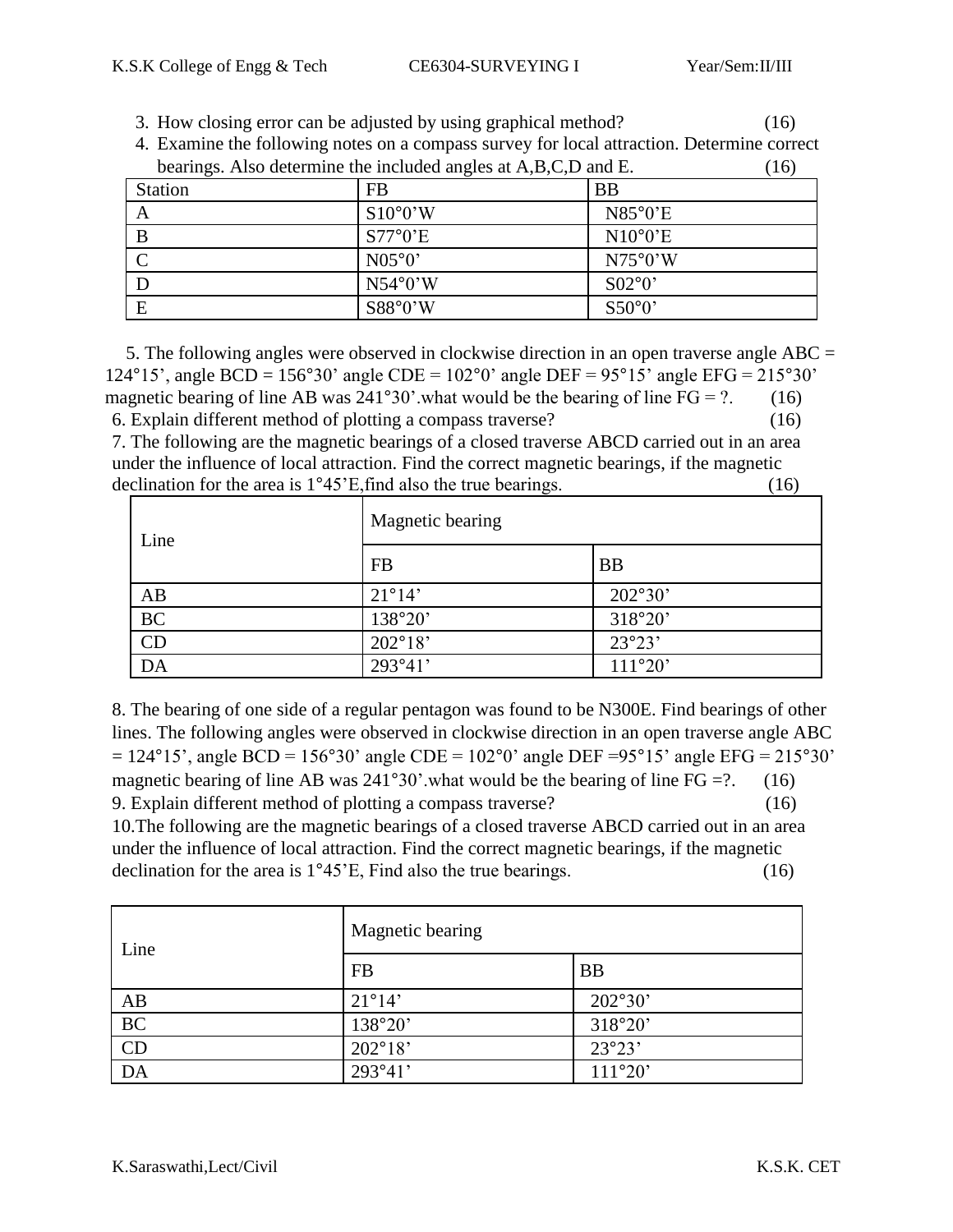The bearing of one side of a regular pentagon was found to be N300E. Find bearings of other lines

| 11. Explain radiation method of plane tabling.    | (16) |
|---------------------------------------------------|------|
| 12. Explain intersection method of plane tabling. | (16) |
| 13. Explain traversing method of plane tabling.   | (16) |
| 14. Explain two-point problem.                    | (16) |
| 15. Explain three-point problem.                  | (16) |
| 16. Explain strength of fix.                      | (16) |

# **UNIT III-LEVELLING PART-A**

1. Define Levelling. What are the uses of leveling?

2. Define benchmark and reduced level.

3. What are the different kinds of bench marks?

4. What do you mean by datum surface?

5. What is mean by line of collimation and height of collimation?

6.Write the different types of levels.

7.List the essential parts of a Level.

8. Explain the theory of direct leveling

9. Distinguish between differential levelling and reciprocal levelling.

10. Compare height of collimation method and rise and fall method.

11.List out the leveling problems.

12.Define sensitivity of a bubble. State any two factors affecting the same.

13.What is a spire test?

14.Define Contour, contour interval and, horizontal equivalent.

15.. What are the different Characteristics of contour?

16.What are the uses of contours?

17.Write the different formulae to calculate the area of the irregular plate.

18. How do you calculate the capacity of the reservoir from the contour map?

# **Part – B**

1.Explain the different types of levels and staves with neat sketches. (16)

2.a) Mention the differences between height of collimation method and rise and fall method (8)

 b) Record the following observations in the form of a leveling field book and obtain the reduced level of the each point. Give the necessary checks.

Reading on inverted staff on point A whose reduced level is  $52.345 = 3.565$ 

Reading on staff on point B natural ground  $= 0.85$ 

Change of instruments position.

Reading on staff on point B on ground  $= 1.210$ 

Reading on inverted staff on point  $C = 3.975$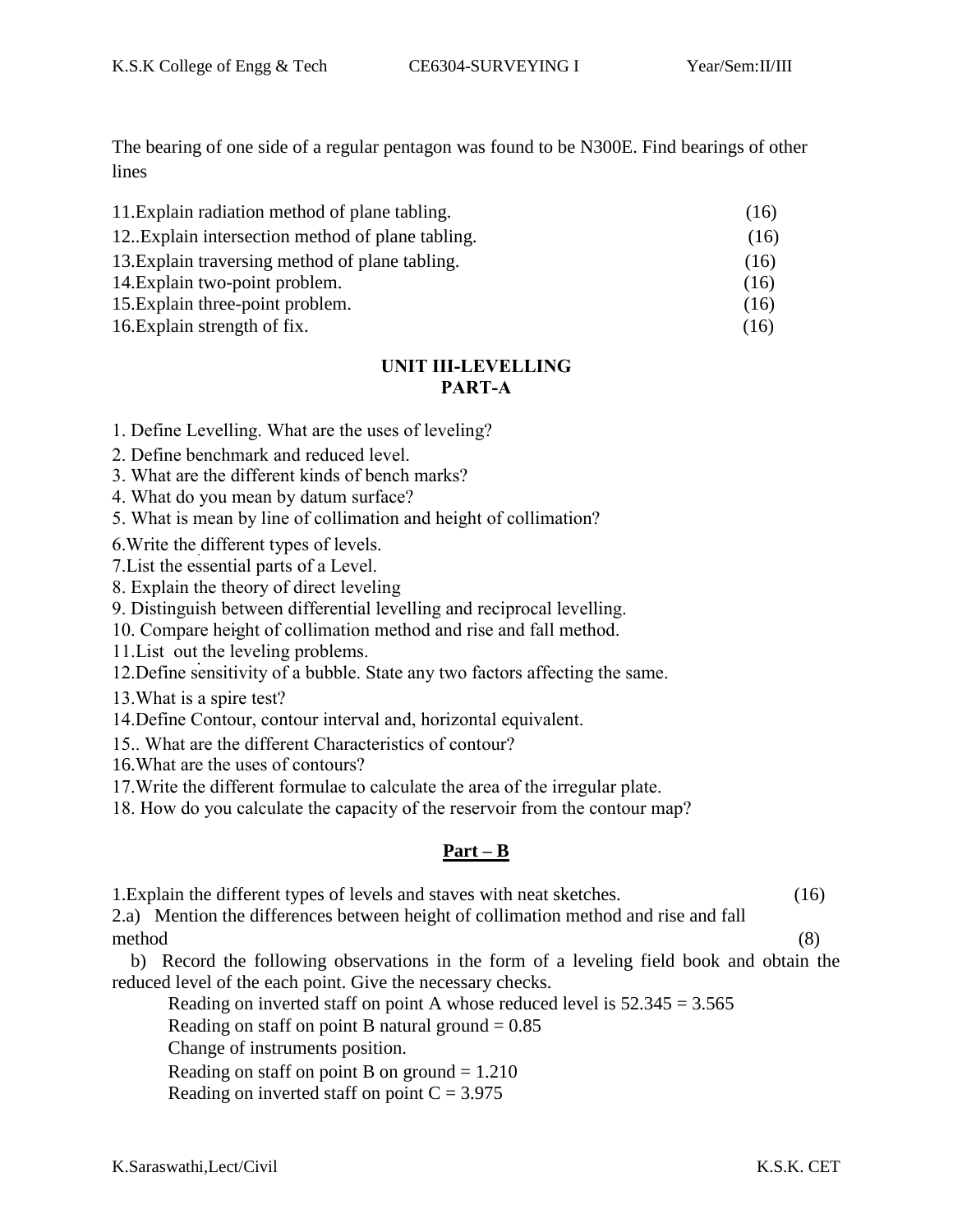Use rise and fall method and height of collimation method. (8)

3. The following consecutive readings were taken along AB with a 4m leveling staff on continuously slowing ground at intervals of 20m :0.34m on A,

1.450,2.630,3.875,0.655,1.745,2.965,3.945,1.125,2.475,3.865 on B.

The elevation A was 60.350. enter the above readings in a level book form and work out RLs by rise and fall method. Also find the gradient of the line AB. (16) 4.Explain, in details, the different types of leveling. (16)

5.Insert the missing enters and rebook by rise and fall method. Apply usual checks. (16)

| <b>BS</b> | <b>IS</b> | <b>FS</b> | HI      | RL      | Remarks    |
|-----------|-----------|-----------|---------|---------|------------|
| X         |           |           | 279.080 | 277.650 | <b>OBM</b> |
|           | 2.010     |           |         | X       |            |
|           | X         |           |         | 278.070 |            |
| 3.370     |           | 0.400     | X       | 278.680 |            |
|           | 2.980     |           |         |         |            |
|           | 1.410     |           |         | 280.640 |            |
|           |           | X         |         | 281.370 | <b>TBM</b> |
|           |           |           |         |         |            |
|           |           |           |         |         |            |

6.What is sensitiveness? How is it measured? Explain. (16)

7.The following notes refer to reciprocal levels taken with one level. (16)

|         | <b>Staff Reading on</b> |       |                     |
|---------|-------------------------|-------|---------------------|
| Inst.at |                         |       | Remarks             |
|         | .820                    | 2.740 | Dist $PQ = 1010m$   |
|         |                         |       | $RL of P = 126.380$ |

Find (a) true RL of Q (b) Combination for curvature and refraction (c) Angular error in collimation adjustment of the inst.

What will be the difference in answers are interchanged?

8.Two points A and B are 1200m apart across a wide river. The following reciprocal levels are taken with one level. (16) (16)

|              | Staff reading on |       |
|--------------|------------------|-------|
| Inst station | A                |       |
|              | 1.485            | 2.365 |
|              |                  | .402  |

The error in the collimation adjustment of the level is  $+0.008$ m in 60m. Calculate the true difference of level between A and B and the error due to refraction only

| 9. In testing a dumpy level for the collimation error, the following observations were obtained. |  |
|--------------------------------------------------------------------------------------------------|--|
|--------------------------------------------------------------------------------------------------|--|

|          | Staff readings on |       |                                                          |
|----------|-------------------|-------|----------------------------------------------------------|
| Level at |                   |       | Remarks                                                  |
|          | 1.465             | 2.005 | $\mathcal{C}'$ Is exactly midway between A &B            |
|          |                   |       | $\vert$ 'D' Is midway between A & C and in same St. line |
|          | 1.310             | 1.660 | as $A, C \& B$ .                                         |
|          |                   |       | Dist between A $\&B = 80m$                               |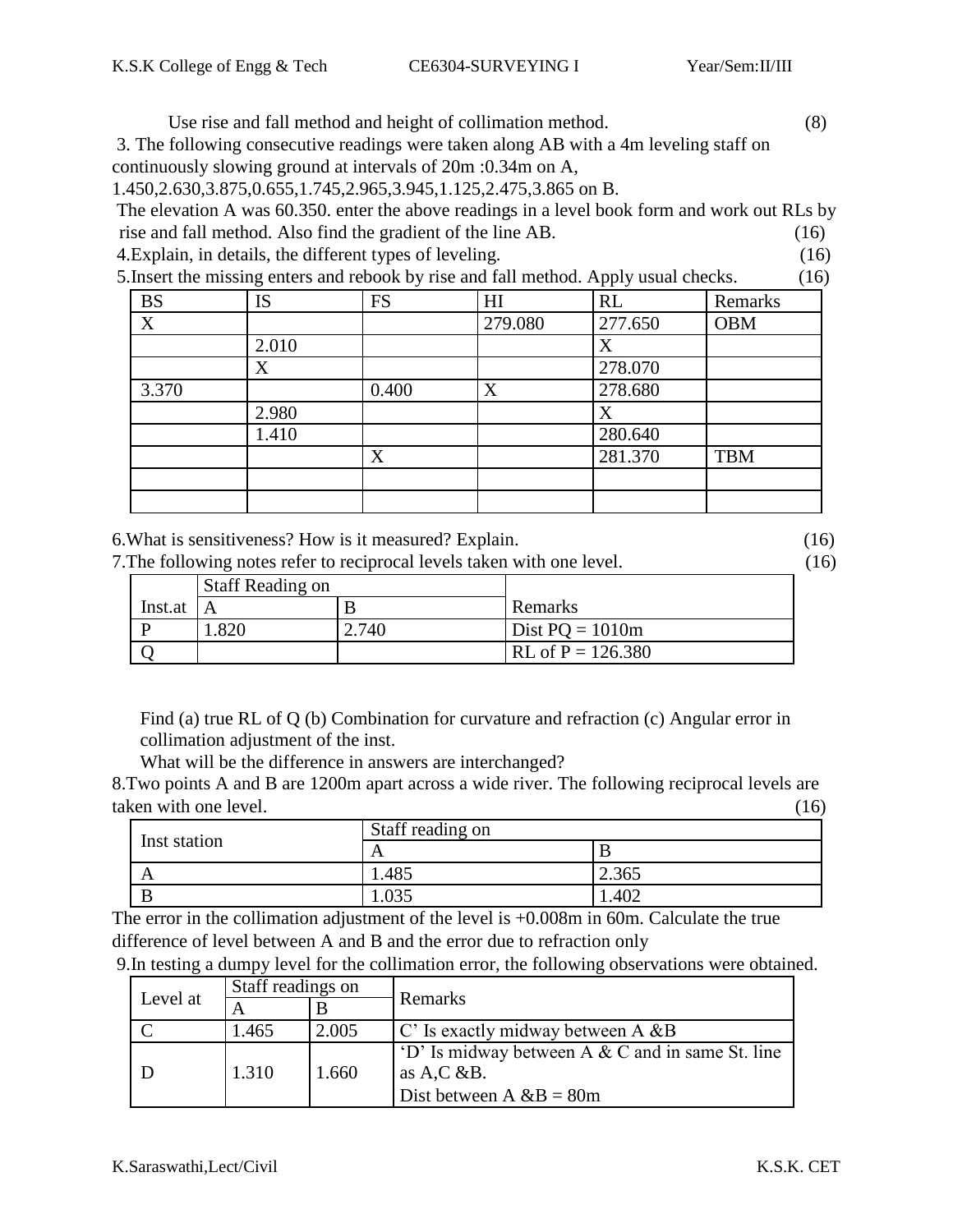Find out the staff readings on A and B in order that the line of collimation is truly Hl when the instruments was at D.  $(16)$ 

|  | 10. The following reciprocal level were taken during the testing of a dumpy level. | (16) |
|--|------------------------------------------------------------------------------------|------|
|  |                                                                                    |      |

|          | Staff reading on |       |
|----------|------------------|-------|
| Level at |                  |       |
|          | 370              | 2.105 |
|          | 140              | 765   |

Is the line of collimation adjustments? Find the true readings.

## **UNIT IV-LEVELLING AND APPLICATIONS PART-A**

1.What do you mean by Contour Interval.

2.Define Contour.

3.What are the uses of Contours?

4.Lisi out the Characteristics of Contours

5.Name the Factors that affect Contour Interval.

6.Name the methods of locating Contours.

7.Name the Various methods for interpolation of Contours.

8.Define lead.

9.Define Lift.

10.What is Saddle?

11.What is Longitudinal Sectioning?

## **Part – B**

| 1. Explain the characteristics of contours.                                                          | (16) |
|------------------------------------------------------------------------------------------------------|------|
| 2. Explain the methods of locating contours.                                                         | (16) |
| 3. Explain the interpolation of contours with neat sketch                                            | (16) |
| 4. Explain the uses of contours maps.                                                                | (16) |
| 5. Explain about the Mass hall Diagrams with neat sketch.                                            | (16) |
| 6. Derive the formulas for calculation of areas and Volumes.                                         | (16) |
| 7. Drive on expression for simpson's rule and trapezoidal rule.                                      | (16) |
| 8. Certain field has three straights sides PQ, QR, RS and an irregular side PS. Calculate the area   |      |
| Of the field from the following data. $PQ = 130m$ , $QR = 200m$ , $PS = 150m$ , $PR = 230m$ . Offset |      |
| taken outwards from PS to the irregular boundary at chain ages 0,30,60,90,120 and 150 Have           |      |
| values 0,3.2,1.6,6.8,4.0 and 0                                                                       | (16) |
| 9. The following perpendicular offsets were taken at 10 metres intervals from a survey line to a     |      |
| an irregular boundary line. 3.25,5.60,4.20,6.65,8.75,6.20,3.25,4.20,5.65. calculate the area using   |      |
| average ordinate rule, trapezoidal rule and simpson's rule.                                          | (16) |
| 10.A railway embankment is 10m wide with side slopes 2:1. Assuming the ground to be level in         |      |
| a direction traverse to the centerline, calculate the volume contained in a length of 150m, the      |      |
| central heights at 30m intervals beings 2.5,3.00,4.00,3.75, and 2.75 respectively.                   | (16) |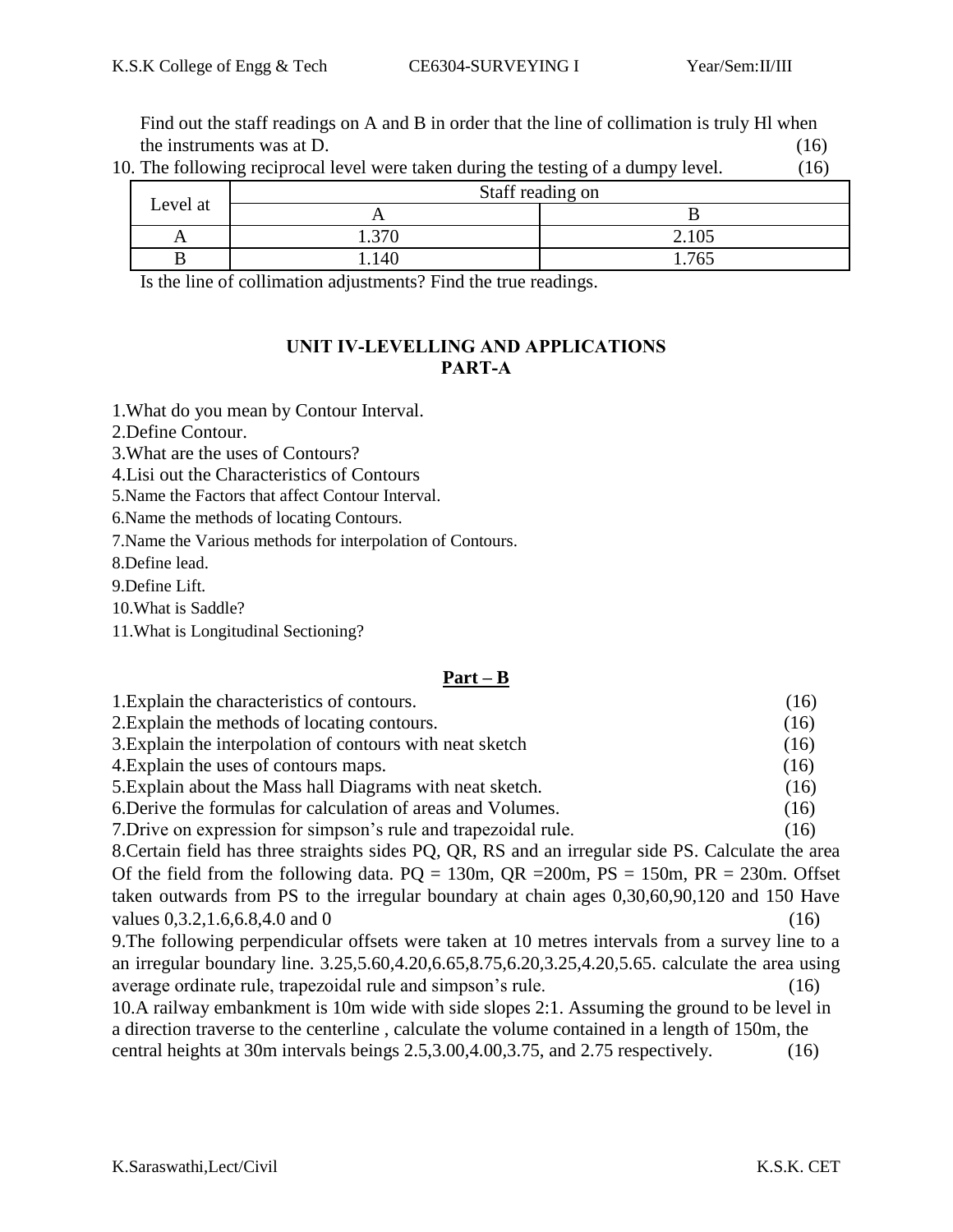#### **UNIT V-THEODOLITE SURVEYING PART-A**

1.Define: Theodolite surveying. What are the uses of a theodolite?

- 2. Why a type of theodolite is called a transit theodolite?
- 3. List the essential parts of a theodolite.
- 4. List the essential qualities ofatheodolitetelescope. The essential.parts of the telescope:
- 6. What are the temporary adjustments of the theodolite?
- 7.List out the permanent adjustments of Theodolite
- 8. List out the fundamental lines of Theodolite
- 9.What is an anallatic lens? What is the use of an anallatic lens?

10. Name the two methods of measuring horizontal angles using a thedolite. When each method is advantageously used?

- 11. State what errors . are eliminated by repetition method.
- 12.What are the methods used to plot the traverse.
- 13.Define closing error.
- 14. Define: Balancing. What are the methods used to balancing the traverse?
- 15.Explain the Bowditch's rule in balancing the traverse.
- 16. What is Gale's table? What is its use?
- 17. Define: Omitted measurements.
- 18. What is closed traverse? What are the two checks applicable in this case?
- 19. Define: Trigonometrical leveling or Heights and Distances.

## **Part-B**

1.The following readings were taken on a vertical staff with a tacheometer fitted with an analytic lens and having a constant of 100. (16)

| <b>Staff station</b>   Bearing |                  | <b>Staff readings</b> |       |                       | <b>Vertical</b> |
|--------------------------------|------------------|-----------------------|-------|-----------------------|-----------------|
|                                |                  |                       |       |                       | angles          |
| A                              | $47^{\circ}10'$  | 0.940                 | 1.500 | $2.0608^{\circ}0'$    |                 |
| B                              | $227^{\circ}10'$ | 0.847                 | 2.000 | $3.153 - 5^{\circ}0'$ |                 |

Calculate the relative level of the ground at A and B and the gradient between A and B.

2.How do you calculate the horizontal and vertical distances between a instrument station and a staff station when the line of collimation is inclined to the horizontal and the staff is held vertically. (16)

3.Explain the procedure of estimating the horizontal and vertical distances where the line of collimation is inclined to the horizontal and the staff is held normal to the line of collimation (16) 4.The following notes refer to a line levelled tacheometrically with an anallatic tacheometer, the multiplying constant being 100: (16) (16)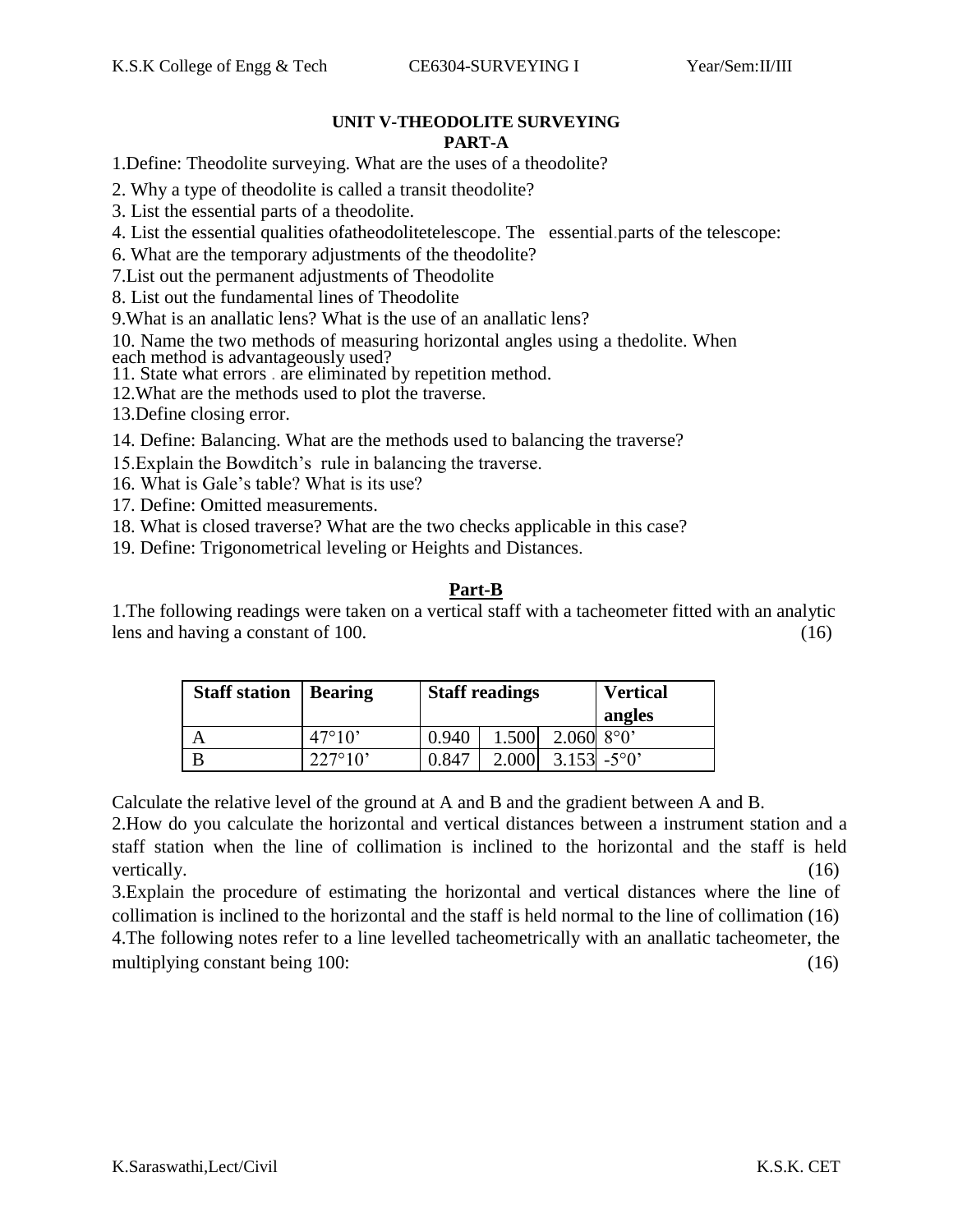| Inst.   | <b>Height of</b> | <b>Staff</b> | <b>Vertical</b> | <b>Hair readings</b> | <b>Remarks</b> |
|---------|------------------|--------------|-----------------|----------------------|----------------|
| station | axis             | station      | angles          |                      |                |
|         |                  | B.M          | $-6^{\circ}12'$ | 0.963, 1.515, 2.067  | R.L of B.M.    |
|         | 1.5              |              | 7°5'            | 0.819, 1.341, 1.863  | $= 460.65$ m   |
|         | 1.6              | R            | 12°27'          | 1.860, 2.445, 3.030  | staff held     |
|         |                  |              |                 |                      | vertically.    |
|         |                  |              |                 |                      |                |

Compute the reduced levels of P.Q and R and the horizontal distances PQ and QR. 5. A tacheometer is setup at an intermediate point at on a traverse course PQ. The Following observations are made on the vertically held staff. (16)

| <b>Staff</b><br><b>Station</b> | <b>Vertical</b><br>Angle | <b>Staff Intercept   Axial Hair</b> | reading |
|--------------------------------|--------------------------|-------------------------------------|---------|
|                                | 8°36'                    | 2.350                               | 2.105   |
|                                | $6^{\circ}6'$            | 2.055                               | .895    |

The Instrument is fitted with an analytic lens and the constant is 100- compute the length of PQ and R-C of Q that of P being 321.5m.

6.Calculate the horizontal and vertical distances using tangential tacheometry when Both the observed angles are angle of elevation and angle of depression. (16)

7.A theodolite has a tacheometric multiplying constant of 100 and an additive constant of zero. The centre reading on a vertical staff held at point B was 2.292 m when sighted from A. If the vertical angle was +25º and the horizontal distance AB 190.326 m, calculate the other staff readings and show that the two intercept intervals are not equal. Using these values, calculate the level of B if A is 37.950 m angle of depression and the height of the instrument is 1.35 m. (16) 8.Explain the different between tangential and stadia tacheometry. How will you determine the stadia constants? (16)

9.Two points A & B are on opposite sides of a summit. The tacheometer was set up at P on top of the summit, and the following readings were taken. (16)

| Inst.   | Height of | <b>Staff</b> | <b>Vertical</b> | Hair          | <b>Remarks</b> |
|---------|-----------|--------------|-----------------|---------------|----------------|
| station | axis      | station      | angles          | readings      |                |
|         | 1.500     | A            | $-10^{\circ}$   | 1.150, 2.050, | $RL$ of $P =$  |
|         |           |              |                 | 2.950         | 450.500m       |
|         | 1.500     | B            | $-12^{\circ}$   | 0.855, 1.605, |                |
|         |           |              |                 | 2.355         |                |

10. The following observation were made using a tacheometer fitted with an anallatic lens, the multiplying constant being 100. (16)